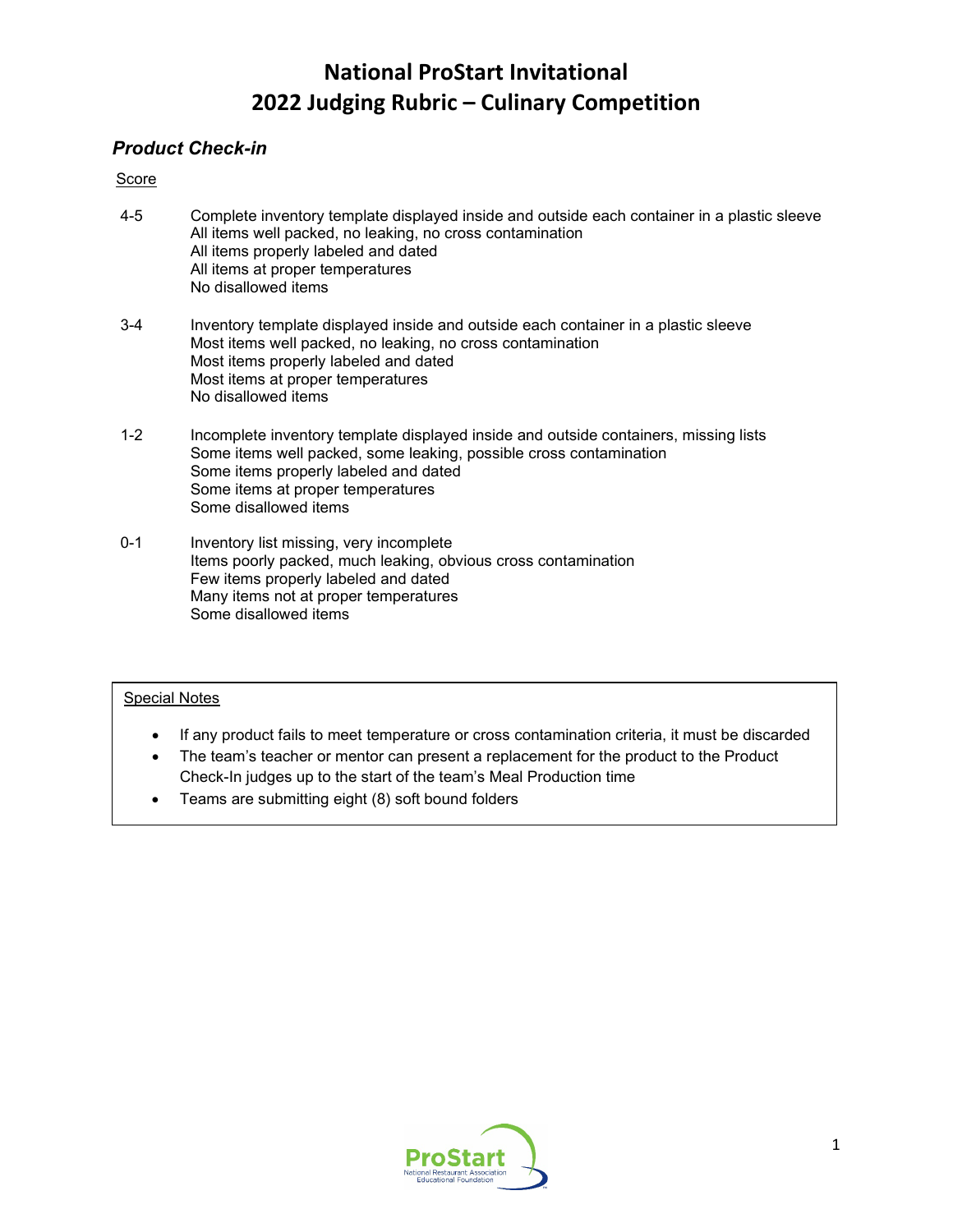### *Team Presentation / Work Skills / Organization*

#### Team Appearance Score

- 4-5 All uniforms complete All uniforms very clean-pressed Team identical All have proper shoes
- 3-4 Most uniforms complete Most uniforms clean - some wrinkles, soil Team mostly identical Most have proper shoes
- 1-2 Team members missing uniform components Uniforms soiled, wrinkled Do not look like a team Improper footwear

#### Work Organization/Cooperation Score

- 4-5 Detailed timeline/prep list displayed and utilized Always display mastery of skills Workload evenly distributed among all team members Team communicates effectively Mise en place maintained throughout all of competition Always display professional attitude
- 3-4 Timeline/prep list displayed, mostly utilized Usually display mastery of skills Workload somewhat evenly distributed among team members Team mostly communicates effectively Mise en place maintained throughout most of competition Usually display professional attitude
- 1-2 Timeline/prep lists missing, not utilized Rarely display mastery of skills Workload not evenly distributed among team members Team rarely/never communicates or communicates ineffectively Mise en place rarely maintained, station excessively cluttered Rarely display professional attitude

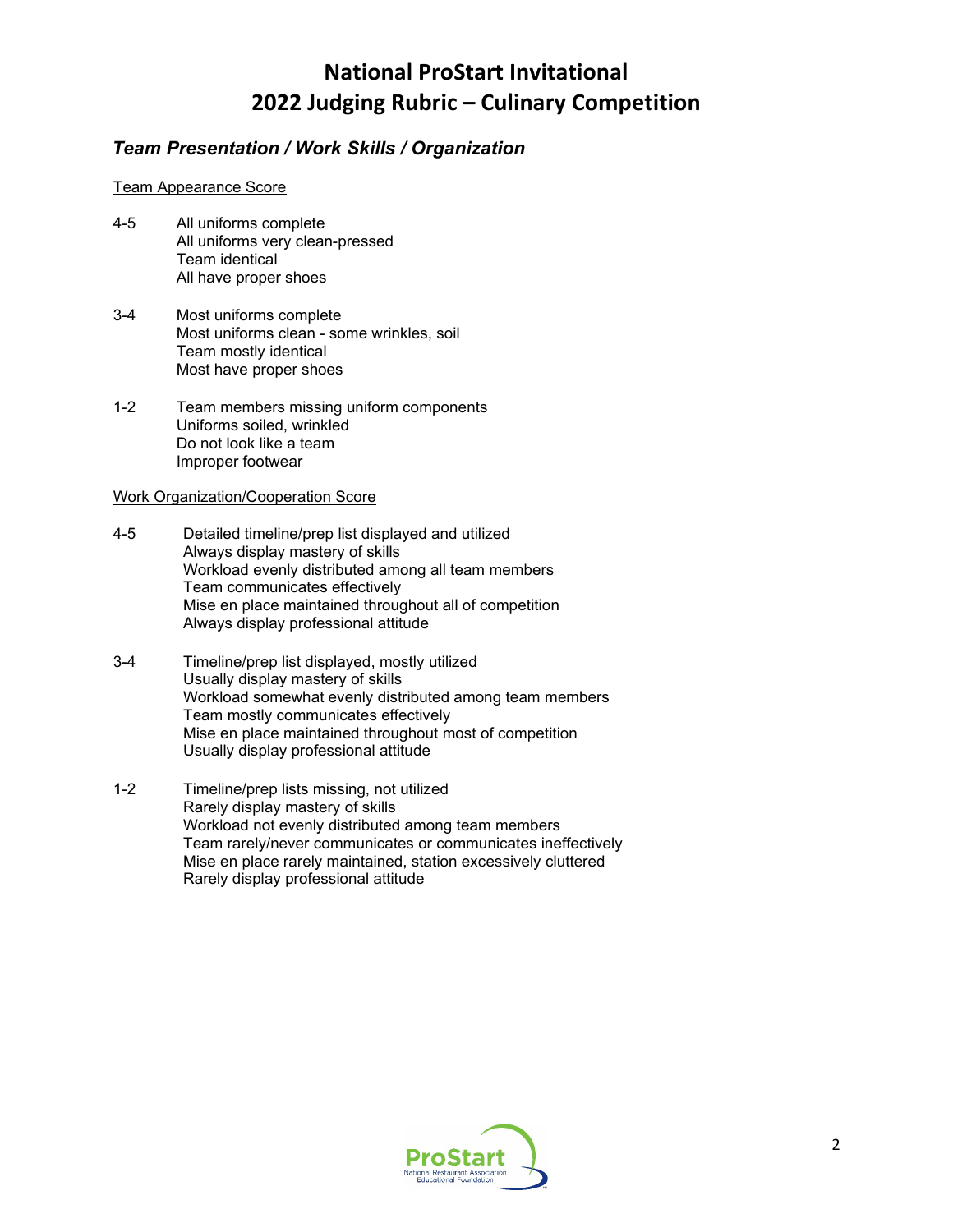#### Proper Cooking Procedures/Equipment Use Score

- 4-5 Always uses appropriate cooking method for product Two (2) or more of required cooking methods used Procedures follow plan/timeline Procedures correct for recipe All waste visible and accounted for Always use proper equipment for task Mastery of all equipment used
- 3-4 Usually uses appropriate cooking method for product Two (2) required cooking methods used Procedures usually follow plan/timeline Procedures usually correct for recipe Most waste visible and accounted for Usually use proper equipment for task Mastery of most equipment used
- 1-2 Sometimes uses appropriate cooking method for product Zero (0) to one (1) required cooking methods used Procedures sometimes follow plan/timeline Procedures sometimes correct for recipe Some waste visible and accounted for Sometimes use proper equipment for task Mastery of some equipment used
- 0-1 Rarely/never uses appropriate cooking method for product Zero (0) to one (1) required cooking methods used Procedures rarely follow plan/timeline Procedures rarely correct for recipe Little to no waste visible or accounted for Rarely/never use proper equipment for task Mastery of little/none equipment used

#### Degree of Difficulty Score

- 4-5 Innovative creativity displayed and mastered Fundamental techniques perfected Multiple higher level techniques displayed and mastered
- 3-4 Creativity displayed and mastered Most fundamental techniques perfected Some higher level techniques displayed/mastered
- 1-2 Little creativity displayed and/or mastered Some/few fundamental techniques perfected Few higher level techniques displayed and/or mastered

- Match the level-of-difficulty-expectation to the competitors these are high school students
- Key on fundamental skills, not intricacy or exotic

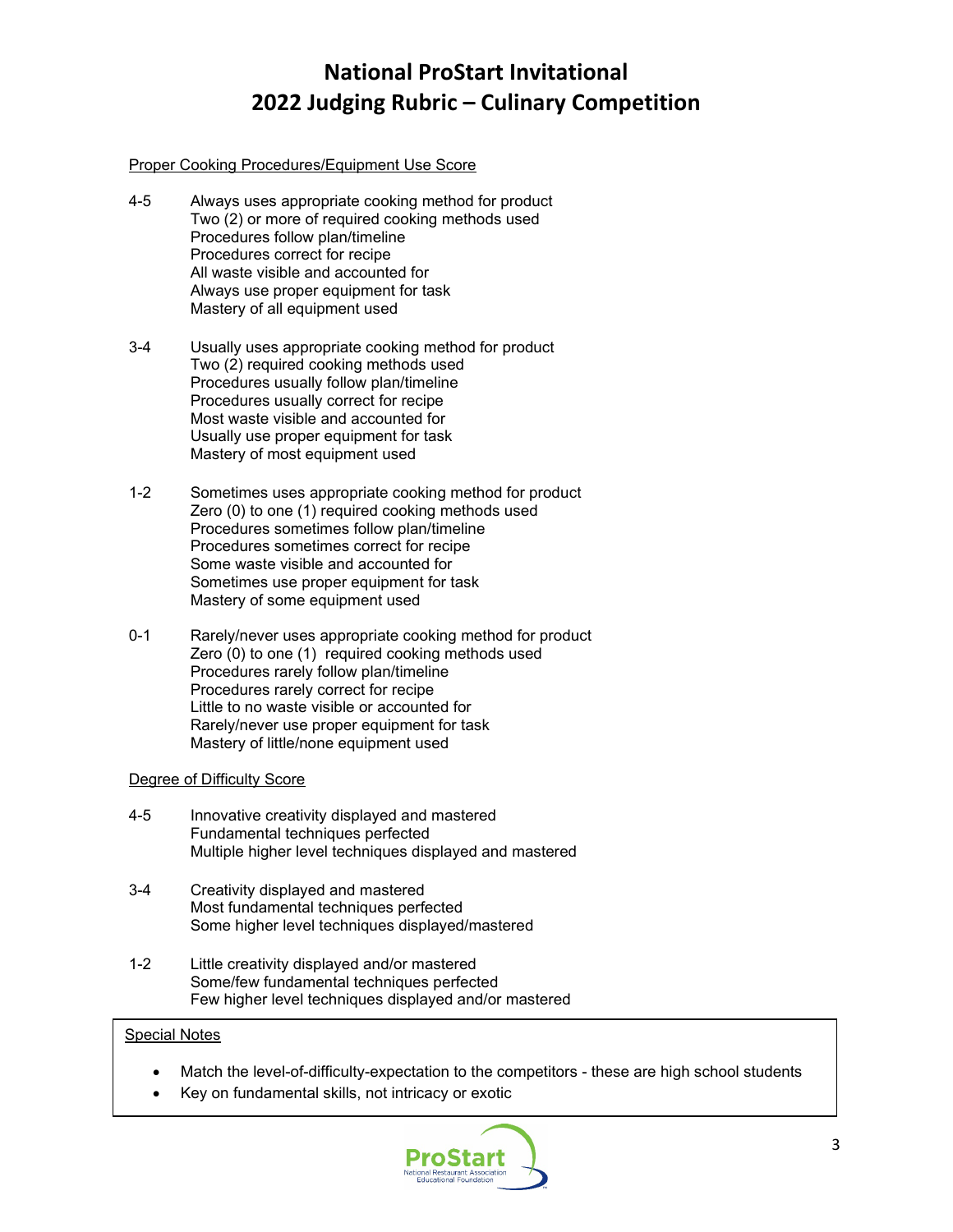### Proper Knife Usage Score

- 4-5 All cuts consistent in size and shape All cuts accurate in size for the type of cut used All cuts clean Minimal waste Waste accounted for in containers Safe use of knives at all times
- 3-4 Most cuts consistent in size and shape Most cuts accurate in size for the type of cut used Most cuts clean Some waste Waste somewhat accounted for, use of containers Safe use of knives at most times
- 1-2 Some/none cuts consistent in size and shape Some/none cuts accurate in size for the type of cut used Some/none cuts clean Waste missing or unaccounted for, no containers Unsafe use of knives

- Students are no longer required to present a list of knife cuts or execute a specific number of varied cuts; however, students will most likely utilize one or more of the following cuts in their meal preparation
	- Rondelle Diagonal Batonnet Julienne Large Dice Medium Dice Small Dice Brunoise Paysanne Chiffonade Tourne

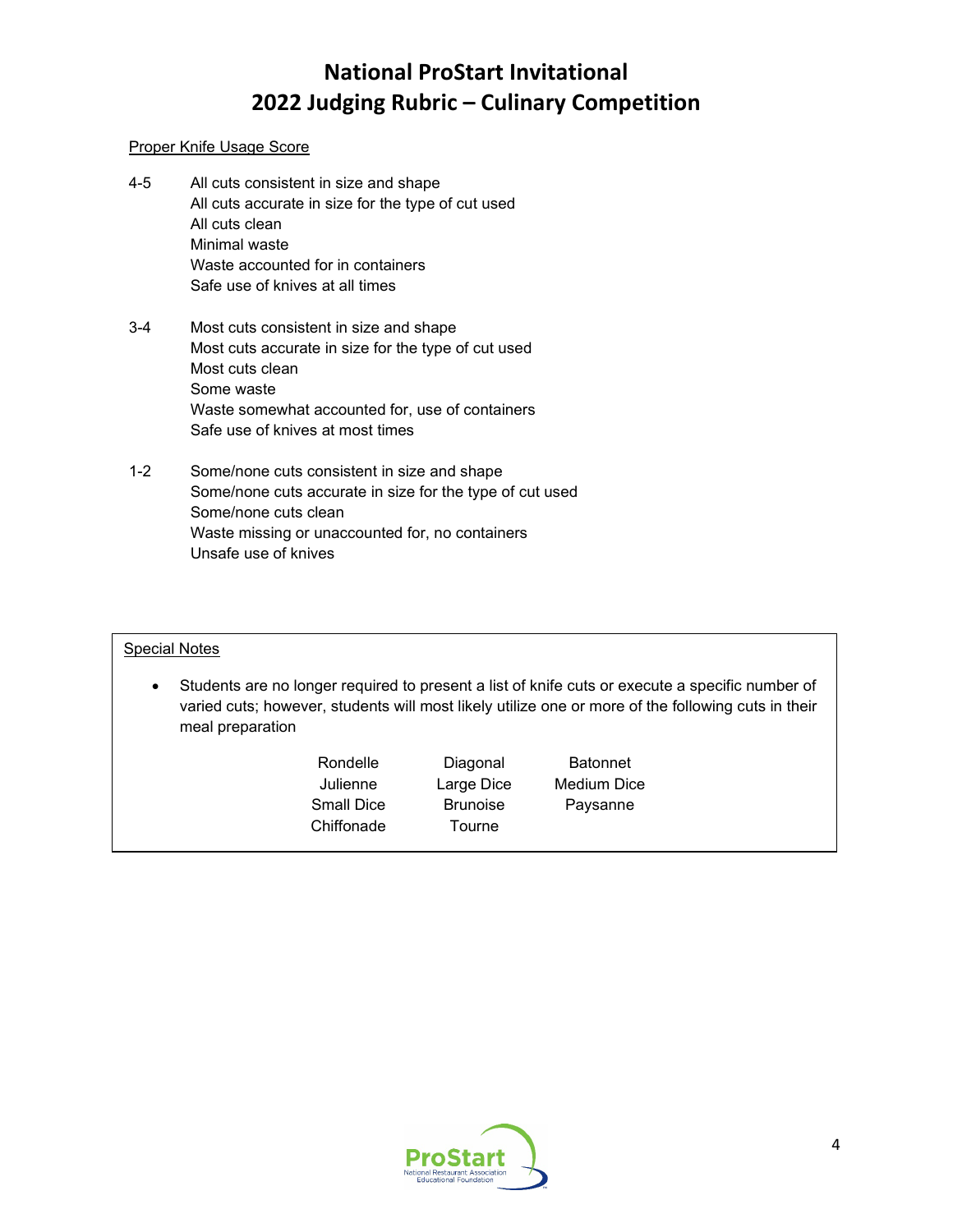### *Safety and Sanitation*

#### Follows Safety and Sanitation Procedures Score

- 4-5 Always keeps station clean and neat Washes hands often Wipes station and utensils with sanitation towels and solution many times during the day Always works in a safe manner
- 3-4 Sometimes keeps station clean and neat Sometimes washes hands Occasionally wipes stations and utensils with sanitation towels and solution Sometimes works in a safe manner
- 1-2 Rarely/never keeps station clean and neat Does not/rarely washes hands Rarely/never wipes stations and utensils with sanitation towels and solution Rarely/never works in a safe manner

#### Proper Food Handling Score

4-5 Always wears gloves when handling foods that are not going to be further cooked Changes gloves often, as needed Always keeps uncooked proteins on ice or under refrigeration Minimizes time in danger zone during prep Always sanitizes cutting board and utensils after working with potentially hazardous foods Always stores potentially hazardous foods beneath other foods Uses side towels only for handling pots and pans Does not wipe hands or knives on apron

- 3-4 Usually wears gloves when handling foods that are not going to be further cooked Changes gloves occasionally Usually keeps uncooked proteins on ice or under refrigeration Mostly minimizes time in danger zone during prep Usually sanitizes cutting board and utensils after working with potentially hazardous foods Usually stores potentially hazardous foods beneath other foods Usually uses side towels only for handling pots and pans Rarely wipes hands or knives on apron
- 2-3 Sometimes wears gloves when handling foods that are not going to be further cooked Sometimes changes gloves Sometimes keeps uncooked proteins on ice or under refrigeration Somewhat minimizes time in danger zone during prep Sometimes sanitizes cutting board and utensils after working with potentially hazardous foods Sometimes stores potentially hazardous foods beneath other foods Sometimes uses side towels only for handling pots and pans Occasionally wipes hands or knives on apron

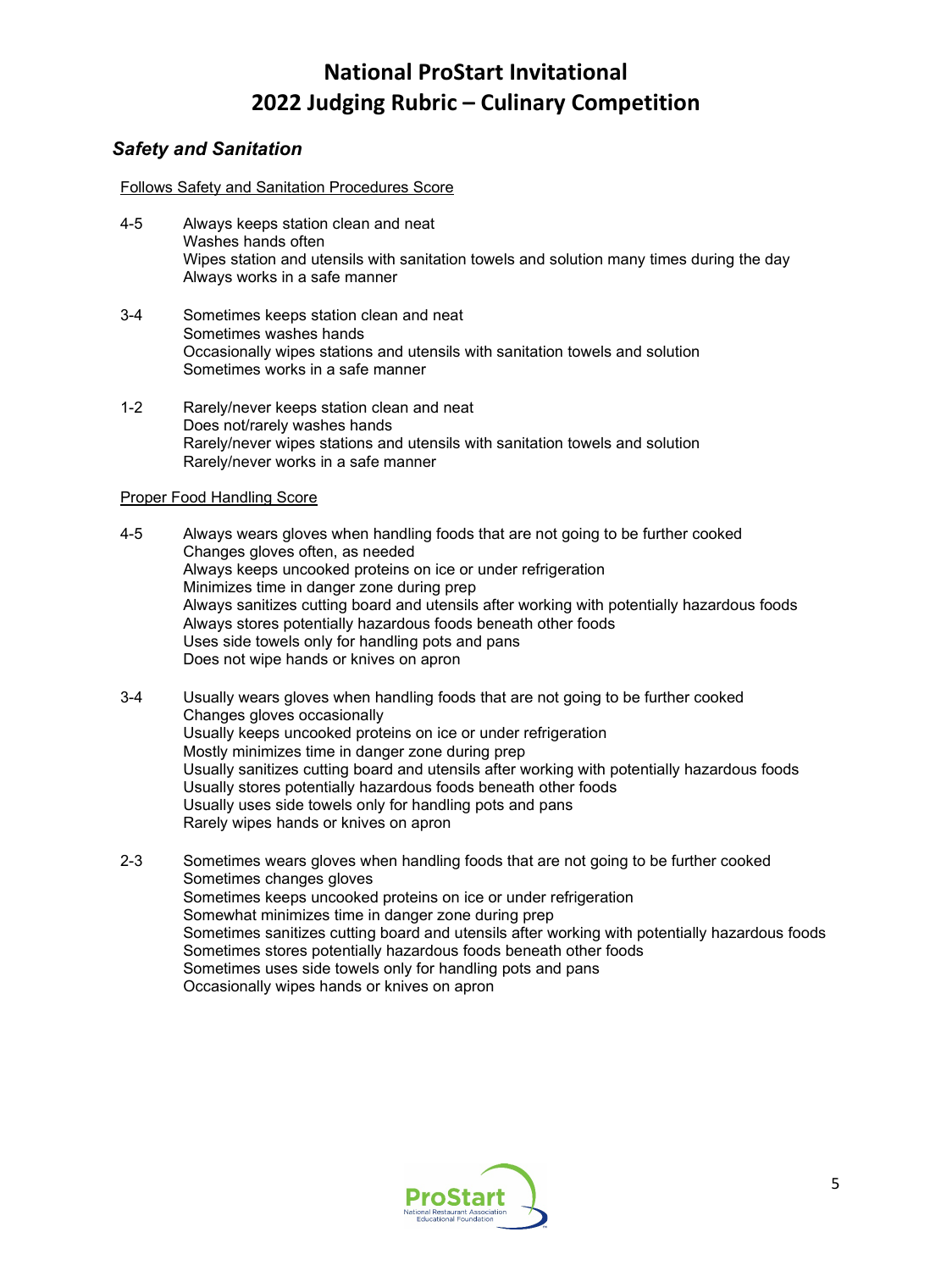1-2 Rarely/never wears gloves when handling foods that are not going to be further cooked Rarely/never changes gloves Rarely/never keeps uncooked proteins on ice or under refrigeration Does not minimize time in danger zone during prep Rarely/never sanitizes cutting board and utensils after working with potentially hazardous foods Rarely/never stores potentially hazardous foods beneath other foods Regularly uses side towels only for handling pots and pans Wipes hands or knives on apron often

### Work Area Cleaned Score

- 5 Area very clean Completed on time
- 3-4 Area mostly clean, some debris Completed on time
- 1-2 Area not cleaned, much debris, floor not swept Not completed on time

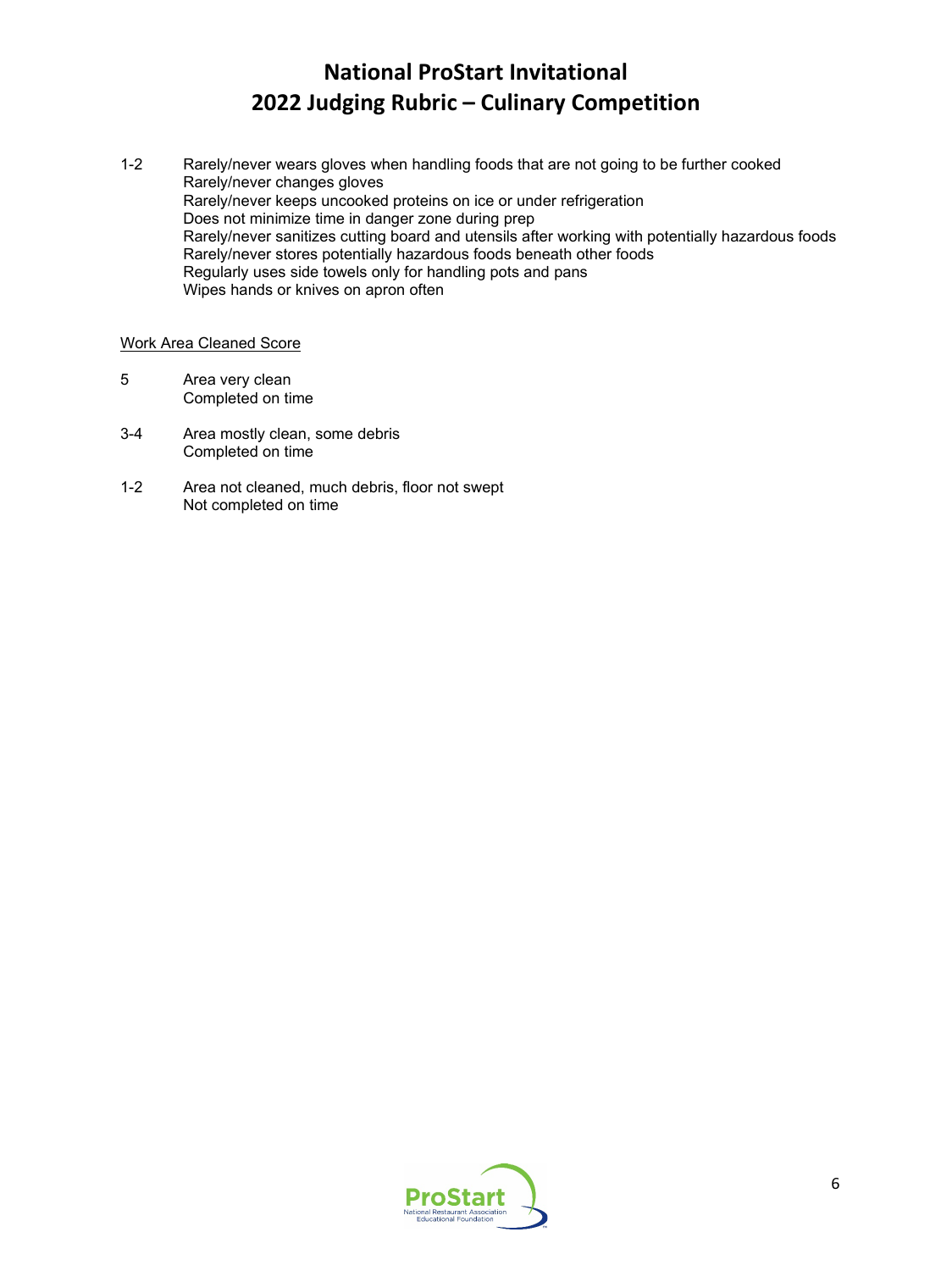### *Taste and Finished Product – Starter*

### Starter Taste Score

- 9-10 Hot foods/Hot plate- Cold food/Cold plate as appropriate All items cooked properly Sauces of very good consistency and viscosity Very good, fully developed flavors Balanced, layered flavors
- 7-8 Generally hot food-cold food as appropriate Items mostly properly cooked, slightly over/under cooked Some sauces slightly thick or thin Good flavors, not fully developed Mostly balanced, layered flavors
- 5-6 Generally hot food-cold food as appropriate Some items properly cooked, slightly over/under cooked Some sauces slightly thick or thin Some good flavors, not fully developed Some balanced flavors, lacking layered flavors
- 3-4 Hot food served cool/Cold food served cool Few items properly cooked, over/under cooked Many sauces thick or thin Average flavors, little development Few balanced flavors, little layered flavors
- 1-2 Hot food served cold/Cold food served room temperature Items not properly cooked, very under or over cooked Sauces very thick, pasty or thin Poor flavors, off flavors, very underdeveloped Very unbalanced flavors No or inappropriate garnish Missing items

- Each meal component should be appropriate to the complete menu. Flavors across the menu should have harmony for the palate. The five characteristics considered for a plated meal will be:
	- **Oral: Flavor, Texture, Temperature**
	- **Visual:** Color, Shape
- A starter has been specified in the rules to consist of:
	- o A first course: soup, salad, appetizer
	- o 4-6 oz of total edible weight

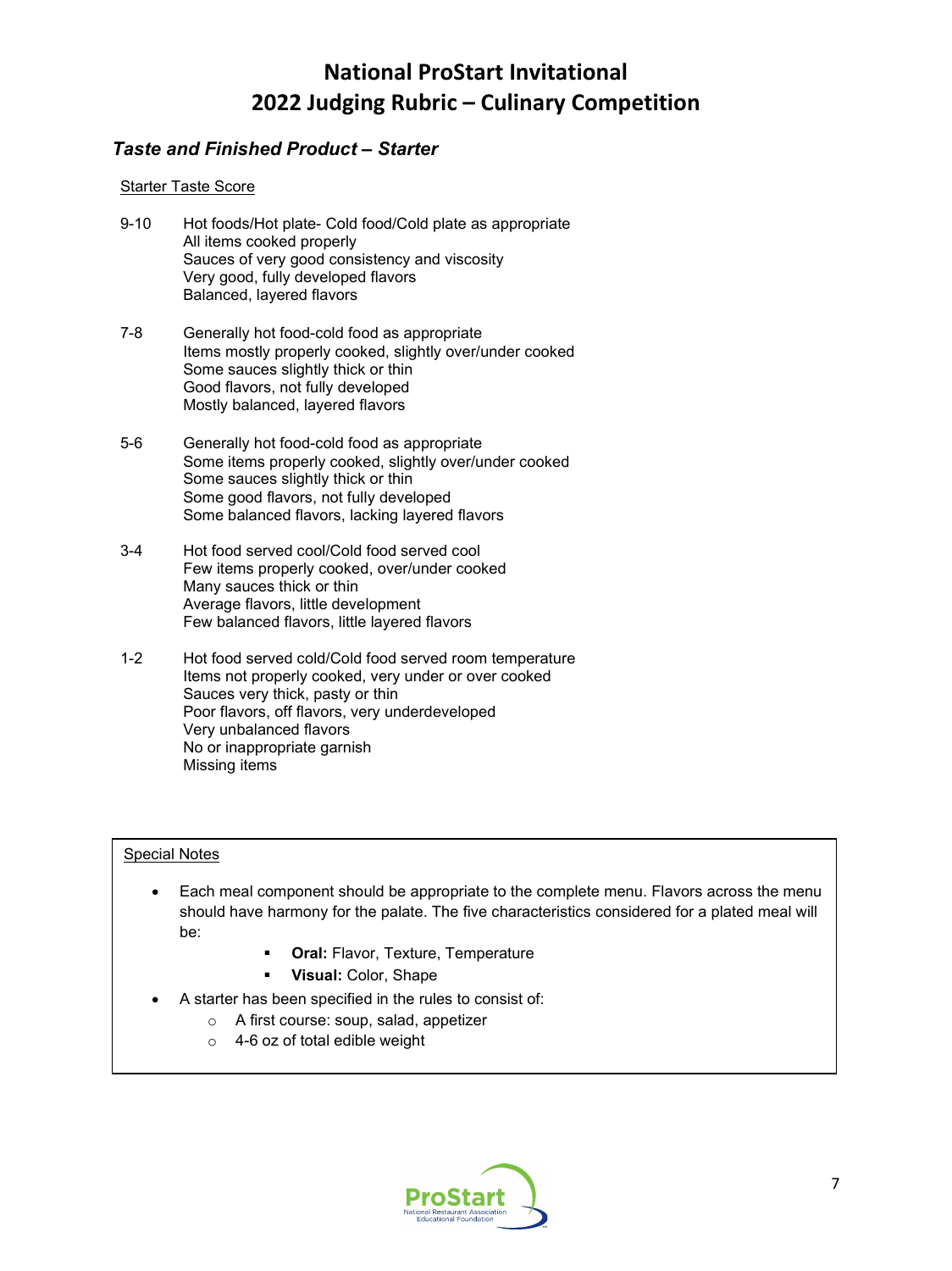### Starter Appearance Score

- 5 Very good product color, evidence of proper cooking techniques Sauces of very good color All portion sizes appropriate Clean plate, with appetizing appearance and presentation Balanced presentation Multiple textures and shapes displayed No inedible garnish
- 3-4 Good colors Sauces' color somewhat light or dark Most portion sizes appropriate Mostly clean plate with appetizing appearance and presentation Mostly balanced presentation Some textures/shapes displayed Little inedible garnish
- 1-2 Very few, or confusing colors Sauces' color very light or dark Inappropriate portion sizes Messy/dirty plate, appearance and/or presentation Poorly balanced presentation Few textures and/or shapes displayed Inedible garnish

- Each meal component should be appropriate to the complete menu. Flavors across the menu should have harmony for the palate. The five characteristics considered for a plated meal will be:
	- **Oral:** Flavor, Texture, Temperature
	- **Visual:** Color, Shape

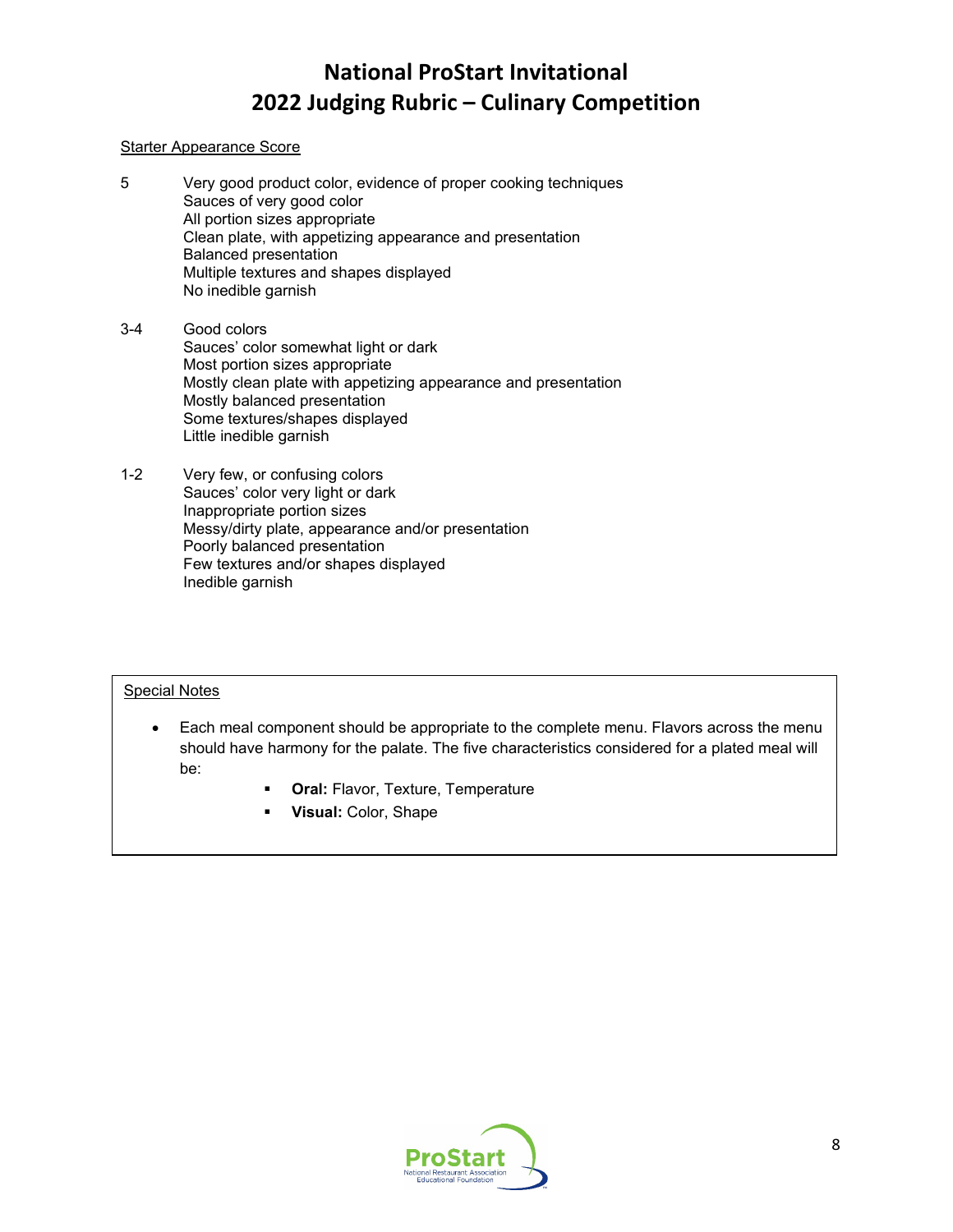### *Taste and Finished Product – Entrée*

### Entrée Taste Score

- 13-15 Hot foods/Hot plate- Cold food/Cold plate as appropriate All items cooked properly Sauces of very good consistency and viscosity Very good, fully developed flavors Balanced, layered flavors
- 10-12 Generally hot food-cold food as appropriate Items mostly properly cooked, slightly over/under cooked Some sauces slightly thick or thin Good flavors, not fully developed Mostly balanced, layered flavors
- 7-9 Generally hot food-cold food as appropriate Some items properly cooked, slightly over/under cooked Some sauces slightly thick or thin Some good flavors, not fully developed Some balanced flavors, lacking layered flavors
- 4-6 Hot food served cool/Cold food served cool Few items properly cooked, over/under cooked Many sauces thick or thin Average flavors, little development Few balanced flavors, little layered flavors
- 1-3 Hot food served cold/Cold food served room temperature Items not properly cooked, very under or over cooked Sauces very thick, pasty or thin Poor flavors, off flavors, very underdeveloped Very unbalanced flavors No or inappropriate garnish Missing items

- Each meal component should be appropriate to the complete menu. Flavors across the menu should have harmony for the palate. The five characteristics considered for a plated meal will be:
	- **Oral:** Flavor, Texture, Temperature
	- **Visual:** Color, Shape
- An entrée has been specified in the rules to consist of:
	- o Center of the plate item: 4-6 oz suggested
	- o Accompaniments such as a vegetable or starch: 2-3 oz each suggested
	- o Sauce

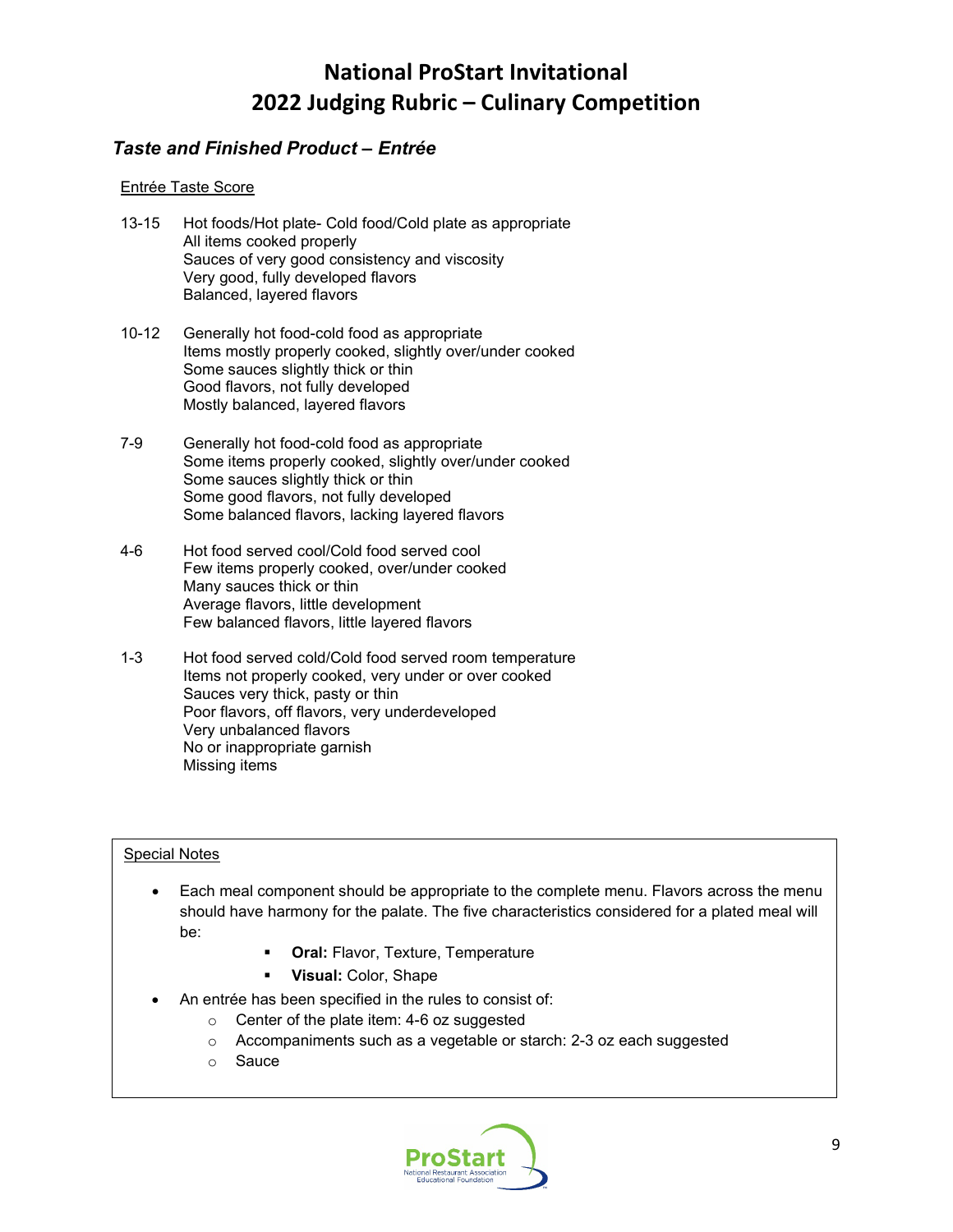### Entrée Appearance Score

- 5 Very good product color, evidence of proper cooking techniques Sauces of very good color All portion sizes appropriate Clean plate, with appetizing appearance and presentation Balanced presentation Multiple textures and shapes displayed No inedible garnish
- 3-4 Good colors Sauces' color somewhat light or dark Most portion sizes appropriate Mostly clean plate with appetizing appearance and presentation Mostly balanced presentation Some textures/shapes displayed Little inedible garnish
- 1-2 Very little, or confusing colors Sauces' color very light or dark Inappropriate portion sizes Messy/dirty plate, appearance and/or presentation Poorly balanced presentation Few textures and/or shapes displayed Inedible garnish

- Each meal component should be appropriate to the complete menu. Flavors across the menu should have harmony for the palate. The five characteristics considered for a plated meal will be:
	- **Oral:** Flavor, Texture, Temperature
	- **Visual:** Color, Shape

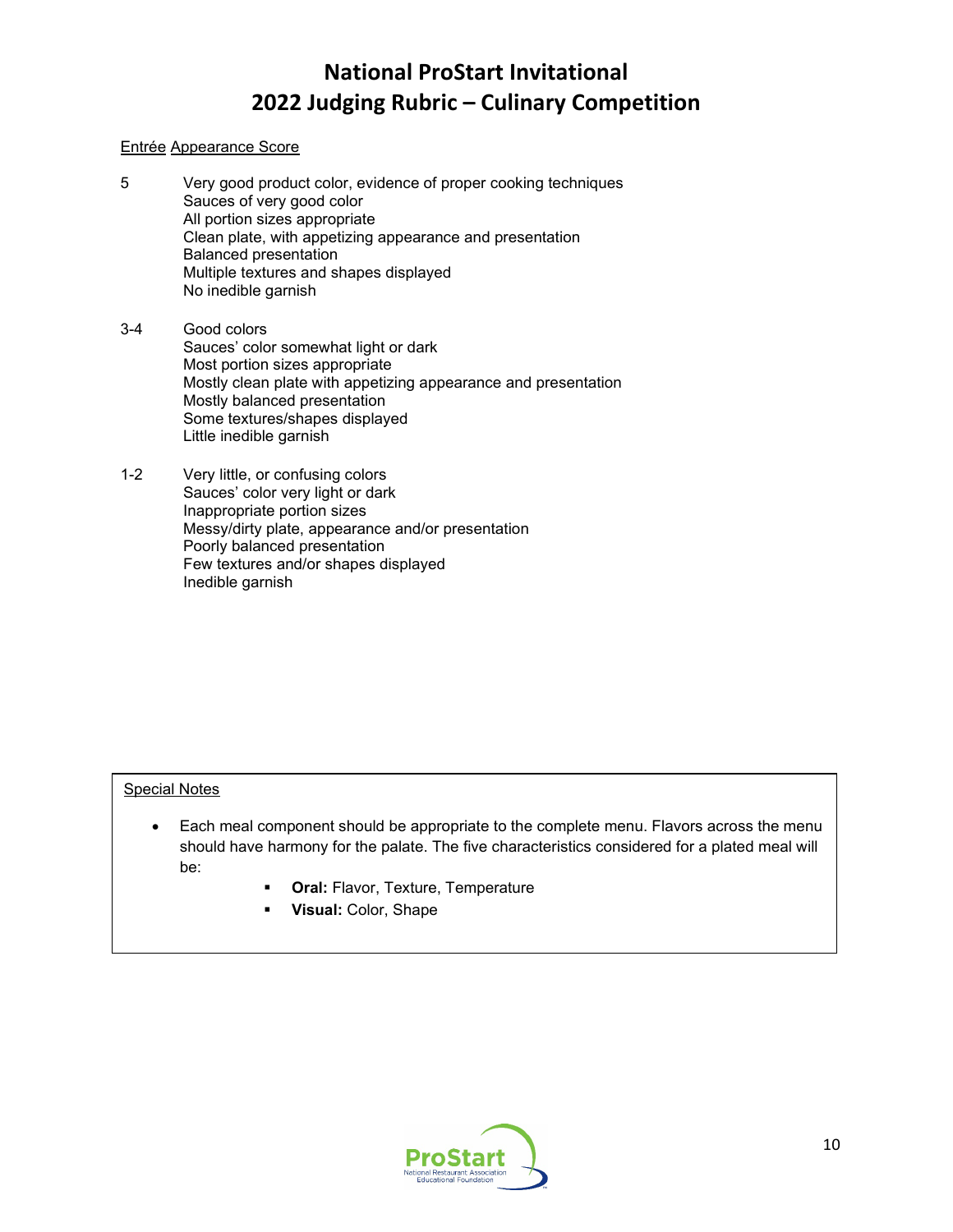### *Taste and Finished Product – Dessert*

### Dessert Taste Score

- 9-10 Hot foods/Hot plate- Cold food/Cold plate as appropriate All items cooked properly Sauces of very good consistency and viscosity Very good, fully developed flavors Balanced, layered flavors
- 7-8 Generally hot food-cold food as appropriate Items mostly properly cooked, slightly over/under cooked Some sauces slightly thick or thin Good flavors, not fully developed Mostly balanced, layered flavors
- 5-6 Generally hot food-cold food as appropriate Some items properly cooked, slightly over/under cooked Some sauces slightly thick or thin Some good flavors, not fully developed Some balanced flavors, lacking layered flavors
- 3-4 Hot food served cool/Cold food served cool Few items properly cooked, over/under cooked Many sauces thick or thin Average flavors, little development Few balanced flavors, little layered flavors
- 1-2 Hot food served cold/Cold food served room temperature Items not properly cooked, very under or over cooked Sauces very thick, pasty or thin Poor flavors, off flavors, very underdeveloped Very unbalanced flavors No or inappropriate garnish Missing items

- Each meal component should be appropriate to the complete menu. Flavors across the menu should have harmony for the palate. The five characteristics considered for a plated meal will be:
	- **Oral:** Flavor, Texture, Temperature
	- **Visual:** Color, Shape
- A dessert has been specified in the rules to consist of:
	- o A little something sweet served at the end of the meal
		- $\circ$  Size appropriate: 3+ oz total edible weight

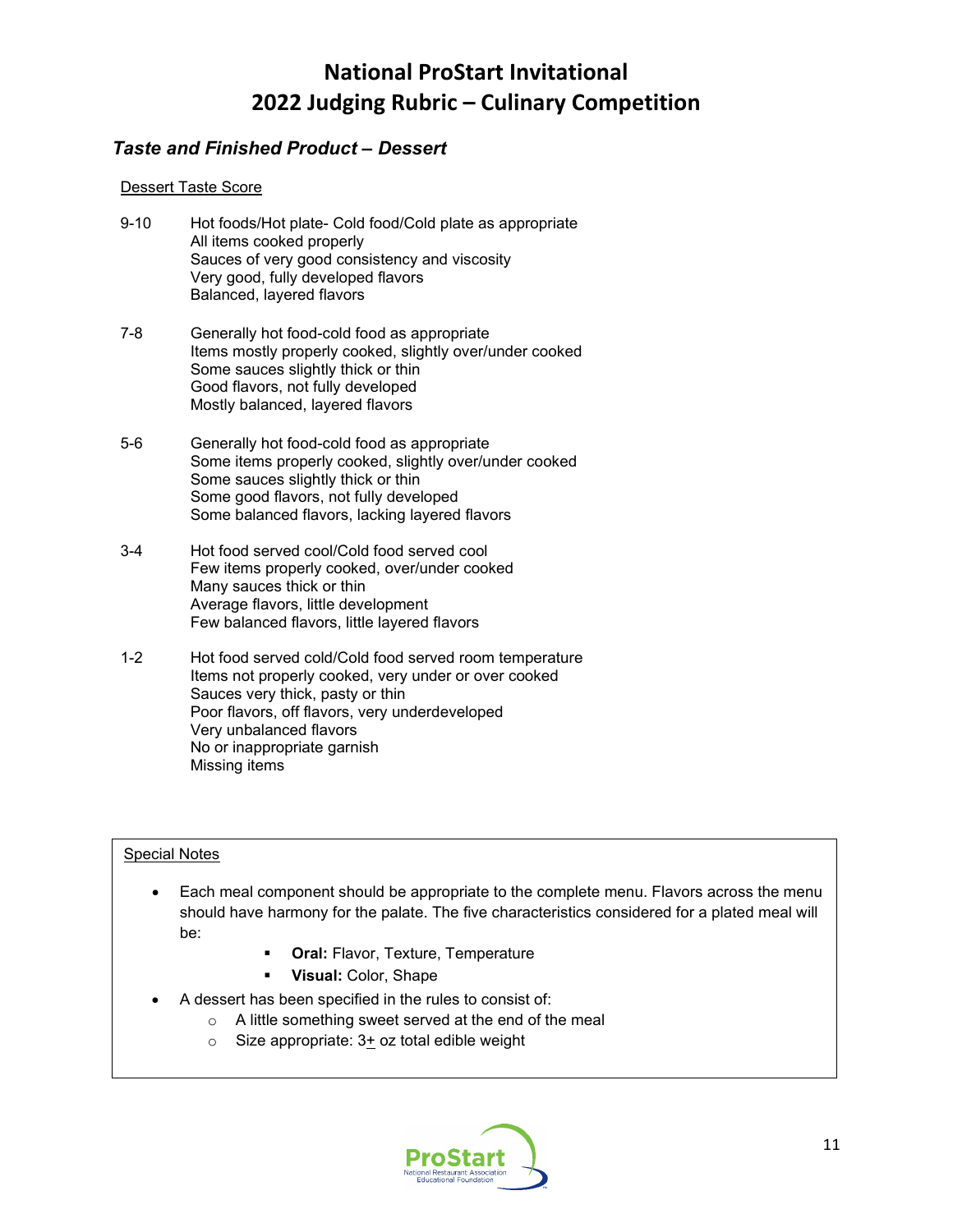### Dessert Appearance Score

- 5 Very good product color, evidence of proper cooking techniques Sauces of very good color All portion sizes appropriate Clean plate, with appetizing appearance and presentation Balanced presentation Multiple textures and shapes displayed No inedible garnish
- 3-4 Good colors Sauces' color somewhat light or dark Most portion sizes appropriate Mostly clean plate with appetizing appearance and presentation Mostly balanced presentation Some textures/shapes displayed Little inedible garnish
- 1-2 Very little, or confusing colors Sauces' color very light or dark Inappropriate portion sizes Messy/dirty plate, appearance and/or presentation Poorly balanced presentation Few textures and/or shapes displayed Inedible garnish

- Each meal component should be appropriate to the complete menu. Flavors across the menu should have harmony for the palate. The five characteristics considered for a plated meal will be:
	- **Oral:** Flavor, Texture, Temperature
	- **Visual:** Color, Shape